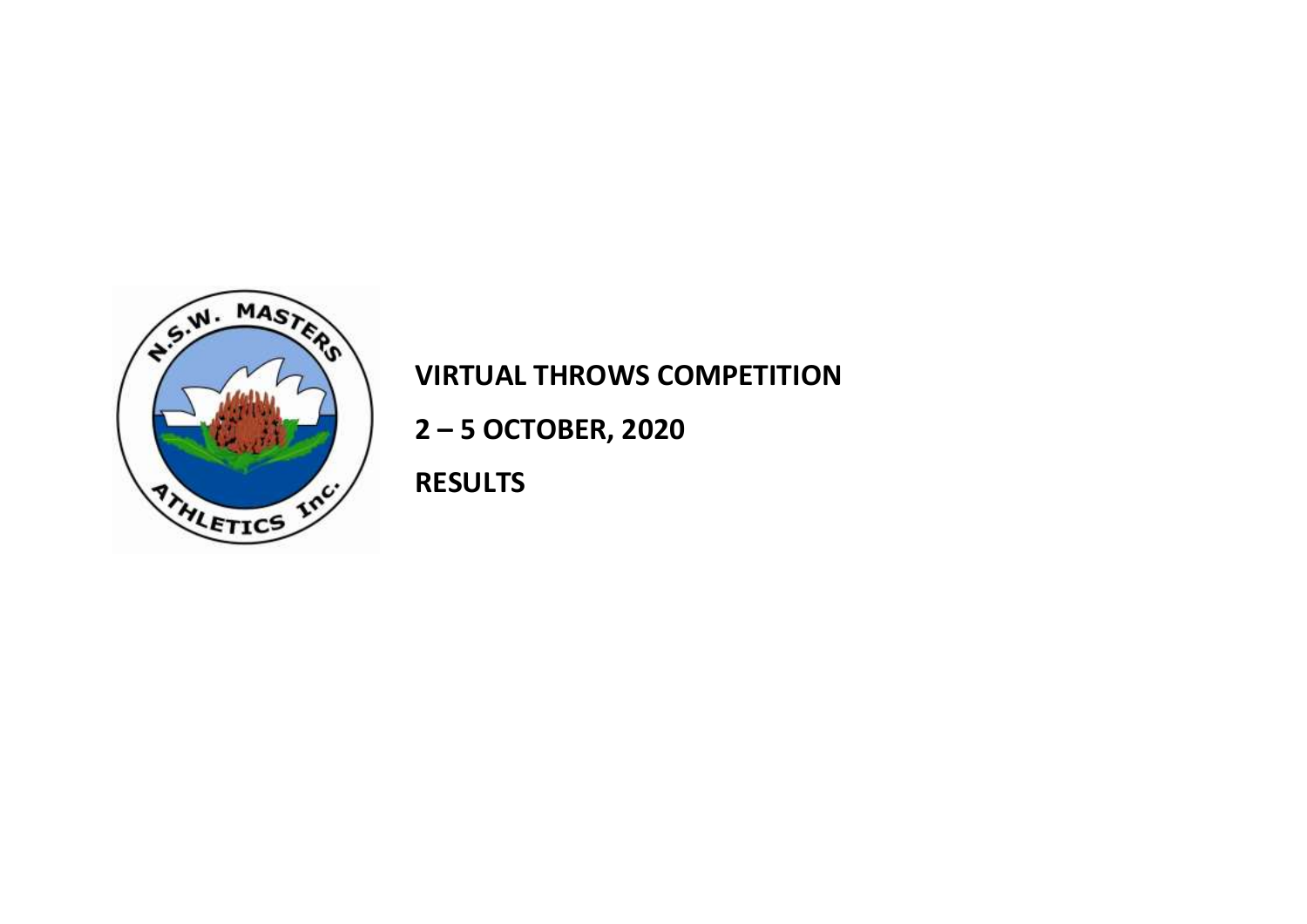|                      |      |                | Virtual Winter Throws Individual Results 3-5/10/20 |      |              |                       |      |                |                       |      |               |                      |      |        |
|----------------------|------|----------------|----------------------------------------------------|------|--------------|-----------------------|------|----------------|-----------------------|------|---------------|----------------------|------|--------|
|                      |      |                |                                                    |      |              |                       |      |                |                       |      |               |                      |      |        |
| <b>W35</b>           |      | Hammer         | <b>W35</b>                                         |      | Shot         | W35                   |      | <b>Discus</b>  | W35                   |      | Javelin       | W35                  |      | Weight |
| Shenevelle Dickson   | club | 31.59          | Shenevelle Dickson                                 | club | 9.04         | Shenevelle Dickson    | club | 30.81          | Shenevelle Dickson    | club | 16.99         | Shenevelle Dickson   | club | 11.16  |
| Jess Brewster        | club | 21.69          | Jess Brewster                                      | club | 8.10         | Jess Brewster         | club | 12.36          | Jess Brewster         | club | 11.11         | Jess Brewster        | club | 8.14   |
|                      |      |                |                                                    |      |              |                       |      |                |                       |      |               |                      |      |        |
| W40                  |      | Hammer         | <b>W40</b>                                         |      | Shot         | W40                   |      | <b>Discus</b>  | W40                   |      | Javelin       | W40                  |      | Weight |
| Gayle Horne          | club | 25.46          | <b>Nicole Simmonds</b>                             | club | 7.58         | Nicole Simmonds       | club | 23.74          | Gayle Horne           | club | 18.1          | Nicole Simmonds      | club | 8.20   |
| Nicole Simmonds      | club | 22.70          | Gayle Horne                                        | club | 6.71         | Gayle Horne           | club | 17.74          | Nicole Simmonds       | club | 15.89         |                      |      |        |
|                      |      |                |                                                    |      |              |                       |      |                |                       |      |               |                      |      |        |
| <b>W45</b>           |      | Hammer         | <b>W45</b>                                         |      | Shot         | <b>W45</b>            |      | <b>Discus</b>  | <b>W45</b>            |      | lavelin       | <b>W45</b>           |      | Weight |
| Nicole Johansen      | solo | 34.45          | Nicole Johansen                                    | solo | 9.04         | Nicole Johansen       | solo | 32.70          | Nicole Johansen       | solo | 30.33         | Nicole Johansen      | solo | 11.27  |
| Michelle McDonaugh   | solo | 16.20          | Anni Rowe                                          | solo | 7.57         | Anni Rowe             | solo | 27.78          | Anni Rowe             | solo | 13.73         | Anni Rowe            | solo | 11.25  |
| Andrea Penny         | club | 10.38          | Michelle McDonaugh                                 | solo | 5.90         | Michelle McDonaugh    | solo | 14.00          | Michelle McDonaugl    | solo | 11.70         | Michelle McDonaugh   | solo | 6.30   |
| Anni Rowe            | solo | 0.00           | Andrea Penny                                       | club | 4.42         | Andrea Penny          | club | 0.00           | Andrea Penny          | club | 9.41          | Andrea Penny         | club | 4.95   |
|                      |      |                |                                                    |      |              |                       |      |                |                       |      |               |                      |      |        |
| <b>W50</b>           |      | Hammer         | <b>W50</b>                                         |      | Shot         | <b>W50</b>            |      | <b>Discus</b>  | <b>W50</b>            |      | Javelin       | <b>W50</b>           |      | Weight |
| Jennifer Parker      | club | 30.06          | <b>Judy Pfanner</b>                                | solo | 10.68        | Judy Pfanner          | solo | 32.83          | Leanne Hilton         | club | 28.70         | Jennifer Parker      | club | 11.36  |
| Angela Edwards       | solo | 29.62          | Leanne Hilton                                      | club | 10.25        | Leanne Hilton         | club | 28.50          | Jennifer Parker       | club | 21.51         | Leanne Hilton        | club | 10.20  |
| Leanne Hilton        | club | 28.11          | Jennifer Parker                                    | club | 9.32         | Jennifer Parker       | club | 27.42          | Angela Edwards        | solo | 20.53         | Angela Edwards       | solo | 9.43   |
| Suzie Gaynor         | club | 23.71          | Angela Edwards                                     | solo | 7.81         | Angela Edwards        | solo | 19.91          | Suzie Gaynor          | club | 17.07         | Suzie Gaynor         | club | 9.16   |
|                      |      |                | Suzie Gaynor                                       | club | 7.37         | Suzie Gaynor          | club | 17.28          |                       |      |               |                      |      |        |
|                      |      |                |                                                    |      |              |                       |      |                |                       |      |               |                      |      |        |
| <b>W55</b>           |      | Hammer         | <b>W55</b>                                         |      | Shot         | <b>W55</b>            |      | <b>Discus</b>  | <b>W55</b>            |      | Javelin       | <b>W55</b>           |      | Weight |
| Jayne Hardy          | club | 37.48          | Jayne Hardy                                        | club | 9.04         | Jayne Hardy           | club | 27.16          | Jayne Hardy           | club | 26.79         | Jayne Hardy          | club | 12.42  |
| Debbie Voogd         | solo | 24.71          | Baerbel Koribalski                                 | club | 8.10         | Jenny Schell          | club | 21.27          | Baerbel Koribalski    | club | 20.47         | Jenny Schell         | club | 9.32   |
| Sharon Barr          | solo | 22.20          | Debbie Voogd                                       | solo | 6.21         | Baerbel Koribalski    | club | 20.51          | <b>Bev Durston</b>    | club | 19.20         | Debbie Voogd         | solo | 8.15   |
| Tanya Colyer         | club | 18.81          | <b>Bev Durston</b>                                 | club | 5.63         | Sharon Barr           | solo | 17.70          | Debbie Voogd          | solo | 12.73         | Carole Condon        | club | 7.76   |
|                      |      |                | Sharon Barr                                        | solo | 5.60         | Debbie Voogd          | solo | 16.12          | Sharon Barr           | solo | 10.55         | Sharon Barr          | solo | 6.45   |
|                      |      |                | Tanya Colyer                                       | club | 4.16         | <b>Bev Durston</b>    | club | 15.75          | Tanya Colyer          | club | 6.82          | Tanya Colyer         | club | 4.47   |
|                      |      |                |                                                    |      |              | Tanya Colyer          | club | 10.60          |                       |      |               |                      |      |        |
|                      |      |                |                                                    |      |              |                       |      |                |                       |      |               |                      |      |        |
| <b>W60</b>           |      | Hammer         | <b>W60</b>                                         |      | Shot         | <b>W60</b>            |      | <b>Discus</b>  | <b>W60</b>            |      | Javelin       | <b>W60</b>           |      | Weight |
| Ellena Cubban        | solo | 26.10          | Narelle Messerle                                   | club | 8.59         | Narelle Messerle      | club | 21.37          | Alex Lloyd            | club | 23.17         | Alex Lloyd           | club | 12.05  |
| Narelle Messerle     | club | 24.46          | Ellena Cubban                                      | solo | 8.24         | Ellena Cubban         | solo | 21.08          | Ellena Cubban         | solo | 18.7          | Narelle Messerle     | club | 10.78  |
| Maria Drury          | solo | 23.62          | <b>Beth Morrison</b>                               | club | 6.60         | <b>Beth Morrison</b>  | club | 18.80          | Maria Drury           | solo | 17.84         | Maria Drury          | solo | 9.85   |
| Alex Lloyd           | club | 22.39          | Maria Drury                                        | solo | 7.95         | Maria Drury           | solo | 18.78          | Narelle Messerle      | club | 17.28         | <b>Beth Morrison</b> | club | 8.62   |
| <b>Beth Morrison</b> | club | 17.94<br>16.22 | Alex Lloyd                                         | club | 7.36<br>5.67 | Alex Llovd            | club | 18.07<br>17.91 | <b>Beth Morrison</b>  | club | 14.02<br>6.31 | Therese Carr         | club | 7.39   |
| <b>Therese Carr</b>  | club |                | Therese Carr                                       | club |              | <b>Therese Carr</b>   | club |                | <b>Therese Carr</b>   | club |               |                      |      |        |
| <b>W65</b>           |      | Hammer         | <b>W65</b>                                         |      | Shot         | <b>W65</b>            |      | <b>Discus</b>  | <b>W65</b>            |      | Javelin       | <b>W65</b>           |      | Weight |
| Lyn Guelfi           | club | 19.45          | Lyn Guelfi                                         | club | 6.06         | Lyn Guelfi            | club | 15.65          | Lyn Guelfi            | club | 13.49         | Lyn Guelfi           | club | 6.10   |
|                      |      |                |                                                    |      |              |                       |      |                |                       |      |               |                      |      |        |
| <b>W70</b>           |      | Hammer         | <b>W70</b>                                         |      | Shot         | W70                   |      | <b>Discus</b>  | W70                   |      | Javelin       | <b>W70</b>           |      | Weight |
| Veronica Williams    | club | 12.30          | Veronica Williams                                  | club | 3.87         | Veronica Williams     | club | 10.92          | Veronica Williams     | club | 7.03          | Veronica Williams    | club | 4.63   |
|                      |      |                |                                                    |      |              |                       |      |                |                       |      |               |                      |      |        |
| <b>W75</b>           |      | Hammer         | <b>W75</b>                                         |      | Shot         | <b>W75</b>            |      | <b>Discus</b>  | <b>W75</b>            |      | Javelin       | <b>W75</b>           |      | Weight |
| Jeanette Williamson  | club | 27.93          | Jeanette Williamson                                | club | 7.90         | Jeanette Williamson   | club | 19.73          | Jeanette Williamson   | club | 16.12         | Jeanette Williamson  | club | 10.28  |
|                      |      |                |                                                    |      |              |                       |      |                |                       |      |               |                      |      |        |
| <b>W80</b>           |      | Hammer         | <b>W80</b>                                         |      | Shot         | <b>W80</b>            |      | <b>Discus</b>  | <b>W80</b>            |      | Javelin       | <b>W80</b>           |      | Weight |
| Nola Brockie         | club | 14.25          | <b>Maggie Roberts</b>                              | club | 5.16         | <b>Maggie Roberts</b> | club | 10.87          | Nola Brockie          | club | 8.87          | Nola Brockie         | club | 5.32   |
| Maggie Roberts       | club | 12.75          | Nola Brockie                                       | club | 4.12         | Nola Brockie          | club | 10.38          | <b>Maggie Roberts</b> | club | 8.67          | Maggie Roberts       | club | 5.09   |
| Nola de Chazal       | club | 10.55          | Nola de Chazal                                     | club | 3.20         | Nola de Chazal        | club | 7.76           | Nola de Chazal        | club | 4.44          | Nola de Chazal       | club | 4.94   |

| <b>W45</b>          |      | 56lb        | <b>W45</b>          |      | 100lb |
|---------------------|------|-------------|---------------------|------|-------|
| Nicole Johansen     | solo | 3.20        | Nicole Johansen     | solo | 1.98  |
|                     |      |             | Andrea Penny        | club | 1.05  |
|                     |      |             |                     |      |       |
| <b>W50</b>          |      | 56lb        | <b>W50</b>          |      | 100lb |
| Suzie Gaynor        | club | 2.72        | Jennifer Parker     | club | 1.30  |
| <b>W55</b>          |      | 56lb        | <b>W55</b>          |      | 100lb |
| Jayne Hardy         | club | 3.39        | Jayne Hardy         | club | 1.86  |
| Carole Condon       | club | 3.26        |                     |      |       |
|                     |      |             |                     |      |       |
| <b>W65</b>          |      | <b>56lb</b> | <b>W65</b>          |      | 100lb |
| Lyn Guelfi          | club | 0.00        | Lyn Guelfi          | club | 0.00  |
|                     |      |             |                     |      |       |
| W70                 |      | <b>56lb</b> | W70                 |      | 100lb |
| Veronica Williams   | club | 0.00        | Veronica Williams   | club | 0.00  |
|                     |      |             |                     |      |       |
| <b>W75</b>          |      | <b>56lb</b> | <b>W75</b>          |      | 100lb |
| Jeanette Williamson | club | 2.83        | Jeanette Williamson | club | 1.39  |
|                     |      |             |                     |      |       |
| <b>W80</b>          |      | <b>56lb</b> |                     |      |       |
| Nola de Chazal      | club | 1.11        |                     |      |       |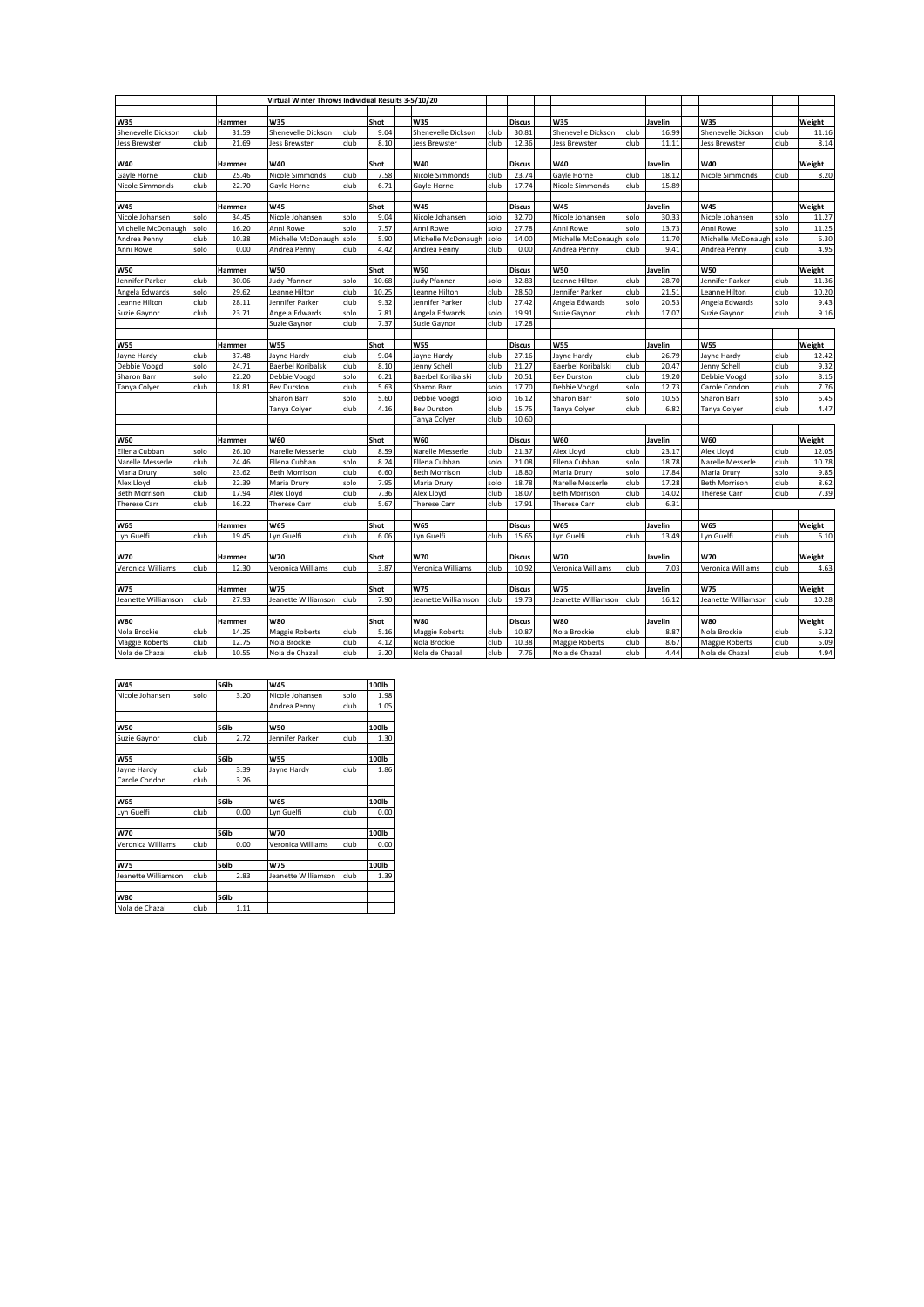| M35<br>Shot<br>M35<br><b>Discus</b><br>M35<br>Javelin<br>M35<br>Weight<br>Hammer<br>31.57<br>32.90<br>Albert Olivier<br>club<br>13.04<br><b>Michael Higgs</b><br><b>Michael Higgs</b><br>33.84<br><b>Michael Higgs</b><br>solo<br>10.07<br>solo<br>solo<br>solo<br><b>Michael Higgs</b><br>11.48<br>solo<br>M40<br><b>Discus</b><br>M40<br>M40<br>Hammer<br>M40<br>Shot<br>Javelin<br>Weight<br>David Conroy<br>club<br>37.48<br>M45<br>M45<br><b>Discus</b><br>M45<br>M45<br>Weight<br>Hammer<br>Javelin<br>club<br>club<br>11.86<br>club<br>36.59<br>12.92<br>39.75<br>John Fettus<br>John Fettus<br>Simon Van Baalen<br>solo<br>30.76<br>Simon Van Baalen<br>solo<br>club<br>club<br>solo<br>38.81<br>solo<br>10.88<br>solo<br>32.11<br>30.56<br>12.90<br>Simon Van Baalen<br>Simon Van Baalen<br>Simon Van Baalen<br>Iohn Fettus<br>John Fettus<br>club<br>club<br>club<br>solo<br>club<br>21.67<br>7.45<br>23.18<br>Claudio Corvalan<br>9.00<br>Shane Hutchison<br>Shane Hutchison<br>29.92<br>Cameron Burrows<br>club<br>club<br>27.00<br>club<br>6.34<br>22.00<br>7.83<br>club<br>21.49<br>solo<br>Shane Hutchison<br><b>Cameron Burrows</b><br>Cameron Burrows<br>Claudio Corvalan<br>Shane Hutchison<br>club<br>club<br>6.36<br>16.66<br>Shane Hutchison<br>Cameron Burrows<br>M50<br>M50<br><b>Discus</b><br>M50<br>M50<br>Weight<br>Shot<br>M50<br>Javelin<br>Hammer<br>club<br>39.12<br>Chris White<br>club<br>12.63<br>Chris White<br>39.86<br>Chris White<br>club<br>Chris White<br>17.28<br>club<br>45.03<br>club<br>22.66<br>club<br>club<br>9.66<br>club<br>24.18<br>club<br>8.66<br>club<br>20.47<br><b>Tim Lowrey</b><br><b>Tim Lowrey</b><br><b>Tim Lowrey</b><br><b>Tim Lowrey</b><br><b>M55</b><br>Shot<br><b>M55</b><br><b>Discus</b><br><b>M55</b><br>Javelin<br><b>M55</b><br>Weight<br>Hammer<br>club<br>club<br>club<br>35.00<br>Andrew Ward<br>8.80<br>Peter Baker<br>club<br>30.26<br>Andrew Ward<br>29.07<br>Craig Graham<br>club<br>12.20<br>Peter Baker<br>25.89<br>club<br>29.90<br>25.13<br>club<br>Peter Baker<br>8.12<br>Andrew Ward<br>club<br>Craig Graham<br>club<br>Andrew Ward<br>club<br>10.73<br>club<br>7.96<br>club<br>25.19<br>club<br>club<br>9.82<br>club<br>24.59<br>Craig Graham<br>Craig Graham<br>Peter Baker<br>21.91<br>Peter Baker<br>M60<br>M60<br>Shot<br>M60<br>M60<br>M60<br>Weight<br><b>Discus</b><br>Javelin<br>Hammer<br>Ian Grazioli<br>club<br>club<br>club<br>35.68<br>club<br>32.35<br>lan Grazioli<br>11.68<br>Ian Grazioli<br>24.02<br>Ian Grazioli<br>club<br>13.15<br>Ian Grazioli<br>M65<br><b>Discus</b><br>M65<br>Hammer<br>M65<br>Shot<br>M65<br>Javelin<br>M65<br>Weight<br>club<br>club<br>33.00<br>15.30<br>9.66<br><b>Charles Bastecky</b><br><b>Charles Bastecky</b><br>31.00<br>Lajos Joni<br>Lajos Joni<br><b>Duncan Macnicol</b><br>club<br>28.11<br>club<br>club<br>28.62<br>Duncan Macnicol<br>club<br>9.28<br>Duncan Macnicol<br>23.99<br>Duncan Macnicol<br>club<br>11.72<br><b>Duncan Macnicol</b><br>25.69<br>club<br>25.23<br><b>Howard Avery</b><br>8.33<br>Dave Ross<br>gong<br>gong<br>club<br>24.00<br><b>Howard Avery</b><br>M70<br>M70<br>M70<br><b>Discus</b><br>M70<br>M70<br>Weight<br>Hammer<br>Shot<br>Javelin<br>Mills Lafferty<br>club<br>32.18<br>Paul Hook<br>club<br>Paul Hook<br>club<br>30.20<br>Mills Lafferty<br>club<br>25.53<br><b>Brian Davies</b><br>12.08<br>9.51<br>club<br>club<br><b>Mike Roberts</b><br>club<br>23.20<br>Mills Lafferty<br>8.70<br>Mills Lafferty<br>solo<br>26.34<br><b>Mike Roberts</b><br>club<br>19.26<br>Mills Lafferty<br>club<br>11.76<br>club<br>club<br>24.12<br>club<br>10.30<br><b>Mike Roberts</b><br>7.73<br><b>Mike Roberts</b><br><b>Mike Roberts</b><br>M75<br>M75<br>Shot<br>M75<br><b>Discus</b><br>M75<br>M75<br>Weight<br>Hammer<br>Javelin<br>John Reynolds<br>club<br>club<br>club<br>26.78<br>John Reynolds<br>7.63<br>28.41<br>club<br>Don Quinn<br>club<br>11.39<br>Don Quinn<br>Iohn Reynolds<br>16.28<br>club<br>27.40<br>club<br>10.86<br>John Reynolds<br>John Reynolds<br>M80<br>M80<br>M80<br><b>Discus</b><br>M80<br>M80<br>Weight<br>Shot<br>Javelin<br>Hammer<br><b>Kevin Blewitt</b><br>club<br>33.83<br><b>Kevin Blewitt</b><br>club<br>9.12<br>club<br>17.48<br><b>Kevin Blewitt</b><br><b>Kevin Blewitt</b><br>club<br>11.76<br>Kevin Blewitt<br>club<br>21.63<br>lan Kennedy<br>club<br>11.52<br>club<br>26.97<br>Allan Wood<br>solo<br>7.01<br>Allan Wood<br>solo<br>13.99<br>Allan Wood<br>solo<br>19.83<br>lan Kennedy<br>Allan Wood<br>19.62<br>9.07<br>solo<br>Allan Wood<br>solo |                      |  | Virtual Winter Throws Individual Results 3-5/10/20 |  |  |  |  |  |  |  |
|----------------------------------------------------------------------------------------------------------------------------------------------------------------------------------------------------------------------------------------------------------------------------------------------------------------------------------------------------------------------------------------------------------------------------------------------------------------------------------------------------------------------------------------------------------------------------------------------------------------------------------------------------------------------------------------------------------------------------------------------------------------------------------------------------------------------------------------------------------------------------------------------------------------------------------------------------------------------------------------------------------------------------------------------------------------------------------------------------------------------------------------------------------------------------------------------------------------------------------------------------------------------------------------------------------------------------------------------------------------------------------------------------------------------------------------------------------------------------------------------------------------------------------------------------------------------------------------------------------------------------------------------------------------------------------------------------------------------------------------------------------------------------------------------------------------------------------------------------------------------------------------------------------------------------------------------------------------------------------------------------------------------------------------------------------------------------------------------------------------------------------------------------------------------------------------------------------------------------------------------------------------------------------------------------------------------------------------------------------------------------------------------------------------------------------------------------------------------------------------------------------------------------------------------------------------------------------------------------------------------------------------------------------------------------------------------------------------------------------------------------------------------------------------------------------------------------------------------------------------------------------------------------------------------------------------------------------------------------------------------------------------------------------------------------------------------------------------------------------------------------------------------------------------------------------------------------------------------------------------------------------------------------------------------------------------------------------------------------------------------------------------------------------------------------------------------------------------------------------------------------------------------------------------------------------------------------------------------------------------------------------------------------------------------------------------------------------------------------------------------------------------------------------------------------------------------------------------------------------------------------------------------------------------------------------------------------------------------------------------------------------------------------------------------------------------------------------------------------------------------------------------------------------------------------------------------------------------------------------------------------------------------------------------------------------------------------------------------------------------------------------------------------------------------------------------------------------------------------------------------------------------------------------------------------------------------|----------------------|--|----------------------------------------------------|--|--|--|--|--|--|--|
|                                                                                                                                                                                                                                                                                                                                                                                                                                                                                                                                                                                                                                                                                                                                                                                                                                                                                                                                                                                                                                                                                                                                                                                                                                                                                                                                                                                                                                                                                                                                                                                                                                                                                                                                                                                                                                                                                                                                                                                                                                                                                                                                                                                                                                                                                                                                                                                                                                                                                                                                                                                                                                                                                                                                                                                                                                                                                                                                                                                                                                                                                                                                                                                                                                                                                                                                                                                                                                                                                                                                                                                                                                                                                                                                                                                                                                                                                                                                                                                                                                                                                                                                                                                                                                                                                                                                                                                                                                                                                                                                                                      |                      |  |                                                    |  |  |  |  |  |  |  |
|                                                                                                                                                                                                                                                                                                                                                                                                                                                                                                                                                                                                                                                                                                                                                                                                                                                                                                                                                                                                                                                                                                                                                                                                                                                                                                                                                                                                                                                                                                                                                                                                                                                                                                                                                                                                                                                                                                                                                                                                                                                                                                                                                                                                                                                                                                                                                                                                                                                                                                                                                                                                                                                                                                                                                                                                                                                                                                                                                                                                                                                                                                                                                                                                                                                                                                                                                                                                                                                                                                                                                                                                                                                                                                                                                                                                                                                                                                                                                                                                                                                                                                                                                                                                                                                                                                                                                                                                                                                                                                                                                                      | M35                  |  |                                                    |  |  |  |  |  |  |  |
|                                                                                                                                                                                                                                                                                                                                                                                                                                                                                                                                                                                                                                                                                                                                                                                                                                                                                                                                                                                                                                                                                                                                                                                                                                                                                                                                                                                                                                                                                                                                                                                                                                                                                                                                                                                                                                                                                                                                                                                                                                                                                                                                                                                                                                                                                                                                                                                                                                                                                                                                                                                                                                                                                                                                                                                                                                                                                                                                                                                                                                                                                                                                                                                                                                                                                                                                                                                                                                                                                                                                                                                                                                                                                                                                                                                                                                                                                                                                                                                                                                                                                                                                                                                                                                                                                                                                                                                                                                                                                                                                                                      | <b>Michael Higgs</b> |  |                                                    |  |  |  |  |  |  |  |
|                                                                                                                                                                                                                                                                                                                                                                                                                                                                                                                                                                                                                                                                                                                                                                                                                                                                                                                                                                                                                                                                                                                                                                                                                                                                                                                                                                                                                                                                                                                                                                                                                                                                                                                                                                                                                                                                                                                                                                                                                                                                                                                                                                                                                                                                                                                                                                                                                                                                                                                                                                                                                                                                                                                                                                                                                                                                                                                                                                                                                                                                                                                                                                                                                                                                                                                                                                                                                                                                                                                                                                                                                                                                                                                                                                                                                                                                                                                                                                                                                                                                                                                                                                                                                                                                                                                                                                                                                                                                                                                                                                      |                      |  |                                                    |  |  |  |  |  |  |  |
|                                                                                                                                                                                                                                                                                                                                                                                                                                                                                                                                                                                                                                                                                                                                                                                                                                                                                                                                                                                                                                                                                                                                                                                                                                                                                                                                                                                                                                                                                                                                                                                                                                                                                                                                                                                                                                                                                                                                                                                                                                                                                                                                                                                                                                                                                                                                                                                                                                                                                                                                                                                                                                                                                                                                                                                                                                                                                                                                                                                                                                                                                                                                                                                                                                                                                                                                                                                                                                                                                                                                                                                                                                                                                                                                                                                                                                                                                                                                                                                                                                                                                                                                                                                                                                                                                                                                                                                                                                                                                                                                                                      |                      |  |                                                    |  |  |  |  |  |  |  |
|                                                                                                                                                                                                                                                                                                                                                                                                                                                                                                                                                                                                                                                                                                                                                                                                                                                                                                                                                                                                                                                                                                                                                                                                                                                                                                                                                                                                                                                                                                                                                                                                                                                                                                                                                                                                                                                                                                                                                                                                                                                                                                                                                                                                                                                                                                                                                                                                                                                                                                                                                                                                                                                                                                                                                                                                                                                                                                                                                                                                                                                                                                                                                                                                                                                                                                                                                                                                                                                                                                                                                                                                                                                                                                                                                                                                                                                                                                                                                                                                                                                                                                                                                                                                                                                                                                                                                                                                                                                                                                                                                                      | M40                  |  |                                                    |  |  |  |  |  |  |  |
|                                                                                                                                                                                                                                                                                                                                                                                                                                                                                                                                                                                                                                                                                                                                                                                                                                                                                                                                                                                                                                                                                                                                                                                                                                                                                                                                                                                                                                                                                                                                                                                                                                                                                                                                                                                                                                                                                                                                                                                                                                                                                                                                                                                                                                                                                                                                                                                                                                                                                                                                                                                                                                                                                                                                                                                                                                                                                                                                                                                                                                                                                                                                                                                                                                                                                                                                                                                                                                                                                                                                                                                                                                                                                                                                                                                                                                                                                                                                                                                                                                                                                                                                                                                                                                                                                                                                                                                                                                                                                                                                                                      |                      |  |                                                    |  |  |  |  |  |  |  |
|                                                                                                                                                                                                                                                                                                                                                                                                                                                                                                                                                                                                                                                                                                                                                                                                                                                                                                                                                                                                                                                                                                                                                                                                                                                                                                                                                                                                                                                                                                                                                                                                                                                                                                                                                                                                                                                                                                                                                                                                                                                                                                                                                                                                                                                                                                                                                                                                                                                                                                                                                                                                                                                                                                                                                                                                                                                                                                                                                                                                                                                                                                                                                                                                                                                                                                                                                                                                                                                                                                                                                                                                                                                                                                                                                                                                                                                                                                                                                                                                                                                                                                                                                                                                                                                                                                                                                                                                                                                                                                                                                                      |                      |  |                                                    |  |  |  |  |  |  |  |
|                                                                                                                                                                                                                                                                                                                                                                                                                                                                                                                                                                                                                                                                                                                                                                                                                                                                                                                                                                                                                                                                                                                                                                                                                                                                                                                                                                                                                                                                                                                                                                                                                                                                                                                                                                                                                                                                                                                                                                                                                                                                                                                                                                                                                                                                                                                                                                                                                                                                                                                                                                                                                                                                                                                                                                                                                                                                                                                                                                                                                                                                                                                                                                                                                                                                                                                                                                                                                                                                                                                                                                                                                                                                                                                                                                                                                                                                                                                                                                                                                                                                                                                                                                                                                                                                                                                                                                                                                                                                                                                                                                      | M45                  |  |                                                    |  |  |  |  |  |  |  |
|                                                                                                                                                                                                                                                                                                                                                                                                                                                                                                                                                                                                                                                                                                                                                                                                                                                                                                                                                                                                                                                                                                                                                                                                                                                                                                                                                                                                                                                                                                                                                                                                                                                                                                                                                                                                                                                                                                                                                                                                                                                                                                                                                                                                                                                                                                                                                                                                                                                                                                                                                                                                                                                                                                                                                                                                                                                                                                                                                                                                                                                                                                                                                                                                                                                                                                                                                                                                                                                                                                                                                                                                                                                                                                                                                                                                                                                                                                                                                                                                                                                                                                                                                                                                                                                                                                                                                                                                                                                                                                                                                                      | John Fettus          |  |                                                    |  |  |  |  |  |  |  |
|                                                                                                                                                                                                                                                                                                                                                                                                                                                                                                                                                                                                                                                                                                                                                                                                                                                                                                                                                                                                                                                                                                                                                                                                                                                                                                                                                                                                                                                                                                                                                                                                                                                                                                                                                                                                                                                                                                                                                                                                                                                                                                                                                                                                                                                                                                                                                                                                                                                                                                                                                                                                                                                                                                                                                                                                                                                                                                                                                                                                                                                                                                                                                                                                                                                                                                                                                                                                                                                                                                                                                                                                                                                                                                                                                                                                                                                                                                                                                                                                                                                                                                                                                                                                                                                                                                                                                                                                                                                                                                                                                                      |                      |  |                                                    |  |  |  |  |  |  |  |
|                                                                                                                                                                                                                                                                                                                                                                                                                                                                                                                                                                                                                                                                                                                                                                                                                                                                                                                                                                                                                                                                                                                                                                                                                                                                                                                                                                                                                                                                                                                                                                                                                                                                                                                                                                                                                                                                                                                                                                                                                                                                                                                                                                                                                                                                                                                                                                                                                                                                                                                                                                                                                                                                                                                                                                                                                                                                                                                                                                                                                                                                                                                                                                                                                                                                                                                                                                                                                                                                                                                                                                                                                                                                                                                                                                                                                                                                                                                                                                                                                                                                                                                                                                                                                                                                                                                                                                                                                                                                                                                                                                      | Cameron Burrows      |  |                                                    |  |  |  |  |  |  |  |
|                                                                                                                                                                                                                                                                                                                                                                                                                                                                                                                                                                                                                                                                                                                                                                                                                                                                                                                                                                                                                                                                                                                                                                                                                                                                                                                                                                                                                                                                                                                                                                                                                                                                                                                                                                                                                                                                                                                                                                                                                                                                                                                                                                                                                                                                                                                                                                                                                                                                                                                                                                                                                                                                                                                                                                                                                                                                                                                                                                                                                                                                                                                                                                                                                                                                                                                                                                                                                                                                                                                                                                                                                                                                                                                                                                                                                                                                                                                                                                                                                                                                                                                                                                                                                                                                                                                                                                                                                                                                                                                                                                      |                      |  |                                                    |  |  |  |  |  |  |  |
|                                                                                                                                                                                                                                                                                                                                                                                                                                                                                                                                                                                                                                                                                                                                                                                                                                                                                                                                                                                                                                                                                                                                                                                                                                                                                                                                                                                                                                                                                                                                                                                                                                                                                                                                                                                                                                                                                                                                                                                                                                                                                                                                                                                                                                                                                                                                                                                                                                                                                                                                                                                                                                                                                                                                                                                                                                                                                                                                                                                                                                                                                                                                                                                                                                                                                                                                                                                                                                                                                                                                                                                                                                                                                                                                                                                                                                                                                                                                                                                                                                                                                                                                                                                                                                                                                                                                                                                                                                                                                                                                                                      |                      |  |                                                    |  |  |  |  |  |  |  |
|                                                                                                                                                                                                                                                                                                                                                                                                                                                                                                                                                                                                                                                                                                                                                                                                                                                                                                                                                                                                                                                                                                                                                                                                                                                                                                                                                                                                                                                                                                                                                                                                                                                                                                                                                                                                                                                                                                                                                                                                                                                                                                                                                                                                                                                                                                                                                                                                                                                                                                                                                                                                                                                                                                                                                                                                                                                                                                                                                                                                                                                                                                                                                                                                                                                                                                                                                                                                                                                                                                                                                                                                                                                                                                                                                                                                                                                                                                                                                                                                                                                                                                                                                                                                                                                                                                                                                                                                                                                                                                                                                                      |                      |  |                                                    |  |  |  |  |  |  |  |
|                                                                                                                                                                                                                                                                                                                                                                                                                                                                                                                                                                                                                                                                                                                                                                                                                                                                                                                                                                                                                                                                                                                                                                                                                                                                                                                                                                                                                                                                                                                                                                                                                                                                                                                                                                                                                                                                                                                                                                                                                                                                                                                                                                                                                                                                                                                                                                                                                                                                                                                                                                                                                                                                                                                                                                                                                                                                                                                                                                                                                                                                                                                                                                                                                                                                                                                                                                                                                                                                                                                                                                                                                                                                                                                                                                                                                                                                                                                                                                                                                                                                                                                                                                                                                                                                                                                                                                                                                                                                                                                                                                      |                      |  |                                                    |  |  |  |  |  |  |  |
|                                                                                                                                                                                                                                                                                                                                                                                                                                                                                                                                                                                                                                                                                                                                                                                                                                                                                                                                                                                                                                                                                                                                                                                                                                                                                                                                                                                                                                                                                                                                                                                                                                                                                                                                                                                                                                                                                                                                                                                                                                                                                                                                                                                                                                                                                                                                                                                                                                                                                                                                                                                                                                                                                                                                                                                                                                                                                                                                                                                                                                                                                                                                                                                                                                                                                                                                                                                                                                                                                                                                                                                                                                                                                                                                                                                                                                                                                                                                                                                                                                                                                                                                                                                                                                                                                                                                                                                                                                                                                                                                                                      | Chris White          |  |                                                    |  |  |  |  |  |  |  |
|                                                                                                                                                                                                                                                                                                                                                                                                                                                                                                                                                                                                                                                                                                                                                                                                                                                                                                                                                                                                                                                                                                                                                                                                                                                                                                                                                                                                                                                                                                                                                                                                                                                                                                                                                                                                                                                                                                                                                                                                                                                                                                                                                                                                                                                                                                                                                                                                                                                                                                                                                                                                                                                                                                                                                                                                                                                                                                                                                                                                                                                                                                                                                                                                                                                                                                                                                                                                                                                                                                                                                                                                                                                                                                                                                                                                                                                                                                                                                                                                                                                                                                                                                                                                                                                                                                                                                                                                                                                                                                                                                                      | Tim Lowrey           |  |                                                    |  |  |  |  |  |  |  |
|                                                                                                                                                                                                                                                                                                                                                                                                                                                                                                                                                                                                                                                                                                                                                                                                                                                                                                                                                                                                                                                                                                                                                                                                                                                                                                                                                                                                                                                                                                                                                                                                                                                                                                                                                                                                                                                                                                                                                                                                                                                                                                                                                                                                                                                                                                                                                                                                                                                                                                                                                                                                                                                                                                                                                                                                                                                                                                                                                                                                                                                                                                                                                                                                                                                                                                                                                                                                                                                                                                                                                                                                                                                                                                                                                                                                                                                                                                                                                                                                                                                                                                                                                                                                                                                                                                                                                                                                                                                                                                                                                                      |                      |  |                                                    |  |  |  |  |  |  |  |
|                                                                                                                                                                                                                                                                                                                                                                                                                                                                                                                                                                                                                                                                                                                                                                                                                                                                                                                                                                                                                                                                                                                                                                                                                                                                                                                                                                                                                                                                                                                                                                                                                                                                                                                                                                                                                                                                                                                                                                                                                                                                                                                                                                                                                                                                                                                                                                                                                                                                                                                                                                                                                                                                                                                                                                                                                                                                                                                                                                                                                                                                                                                                                                                                                                                                                                                                                                                                                                                                                                                                                                                                                                                                                                                                                                                                                                                                                                                                                                                                                                                                                                                                                                                                                                                                                                                                                                                                                                                                                                                                                                      | <b>M55</b>           |  |                                                    |  |  |  |  |  |  |  |
|                                                                                                                                                                                                                                                                                                                                                                                                                                                                                                                                                                                                                                                                                                                                                                                                                                                                                                                                                                                                                                                                                                                                                                                                                                                                                                                                                                                                                                                                                                                                                                                                                                                                                                                                                                                                                                                                                                                                                                                                                                                                                                                                                                                                                                                                                                                                                                                                                                                                                                                                                                                                                                                                                                                                                                                                                                                                                                                                                                                                                                                                                                                                                                                                                                                                                                                                                                                                                                                                                                                                                                                                                                                                                                                                                                                                                                                                                                                                                                                                                                                                                                                                                                                                                                                                                                                                                                                                                                                                                                                                                                      | Craig Graham         |  |                                                    |  |  |  |  |  |  |  |
|                                                                                                                                                                                                                                                                                                                                                                                                                                                                                                                                                                                                                                                                                                                                                                                                                                                                                                                                                                                                                                                                                                                                                                                                                                                                                                                                                                                                                                                                                                                                                                                                                                                                                                                                                                                                                                                                                                                                                                                                                                                                                                                                                                                                                                                                                                                                                                                                                                                                                                                                                                                                                                                                                                                                                                                                                                                                                                                                                                                                                                                                                                                                                                                                                                                                                                                                                                                                                                                                                                                                                                                                                                                                                                                                                                                                                                                                                                                                                                                                                                                                                                                                                                                                                                                                                                                                                                                                                                                                                                                                                                      |                      |  |                                                    |  |  |  |  |  |  |  |
|                                                                                                                                                                                                                                                                                                                                                                                                                                                                                                                                                                                                                                                                                                                                                                                                                                                                                                                                                                                                                                                                                                                                                                                                                                                                                                                                                                                                                                                                                                                                                                                                                                                                                                                                                                                                                                                                                                                                                                                                                                                                                                                                                                                                                                                                                                                                                                                                                                                                                                                                                                                                                                                                                                                                                                                                                                                                                                                                                                                                                                                                                                                                                                                                                                                                                                                                                                                                                                                                                                                                                                                                                                                                                                                                                                                                                                                                                                                                                                                                                                                                                                                                                                                                                                                                                                                                                                                                                                                                                                                                                                      | Andrew Ward          |  |                                                    |  |  |  |  |  |  |  |
|                                                                                                                                                                                                                                                                                                                                                                                                                                                                                                                                                                                                                                                                                                                                                                                                                                                                                                                                                                                                                                                                                                                                                                                                                                                                                                                                                                                                                                                                                                                                                                                                                                                                                                                                                                                                                                                                                                                                                                                                                                                                                                                                                                                                                                                                                                                                                                                                                                                                                                                                                                                                                                                                                                                                                                                                                                                                                                                                                                                                                                                                                                                                                                                                                                                                                                                                                                                                                                                                                                                                                                                                                                                                                                                                                                                                                                                                                                                                                                                                                                                                                                                                                                                                                                                                                                                                                                                                                                                                                                                                                                      |                      |  |                                                    |  |  |  |  |  |  |  |
|                                                                                                                                                                                                                                                                                                                                                                                                                                                                                                                                                                                                                                                                                                                                                                                                                                                                                                                                                                                                                                                                                                                                                                                                                                                                                                                                                                                                                                                                                                                                                                                                                                                                                                                                                                                                                                                                                                                                                                                                                                                                                                                                                                                                                                                                                                                                                                                                                                                                                                                                                                                                                                                                                                                                                                                                                                                                                                                                                                                                                                                                                                                                                                                                                                                                                                                                                                                                                                                                                                                                                                                                                                                                                                                                                                                                                                                                                                                                                                                                                                                                                                                                                                                                                                                                                                                                                                                                                                                                                                                                                                      |                      |  |                                                    |  |  |  |  |  |  |  |
|                                                                                                                                                                                                                                                                                                                                                                                                                                                                                                                                                                                                                                                                                                                                                                                                                                                                                                                                                                                                                                                                                                                                                                                                                                                                                                                                                                                                                                                                                                                                                                                                                                                                                                                                                                                                                                                                                                                                                                                                                                                                                                                                                                                                                                                                                                                                                                                                                                                                                                                                                                                                                                                                                                                                                                                                                                                                                                                                                                                                                                                                                                                                                                                                                                                                                                                                                                                                                                                                                                                                                                                                                                                                                                                                                                                                                                                                                                                                                                                                                                                                                                                                                                                                                                                                                                                                                                                                                                                                                                                                                                      |                      |  |                                                    |  |  |  |  |  |  |  |
|                                                                                                                                                                                                                                                                                                                                                                                                                                                                                                                                                                                                                                                                                                                                                                                                                                                                                                                                                                                                                                                                                                                                                                                                                                                                                                                                                                                                                                                                                                                                                                                                                                                                                                                                                                                                                                                                                                                                                                                                                                                                                                                                                                                                                                                                                                                                                                                                                                                                                                                                                                                                                                                                                                                                                                                                                                                                                                                                                                                                                                                                                                                                                                                                                                                                                                                                                                                                                                                                                                                                                                                                                                                                                                                                                                                                                                                                                                                                                                                                                                                                                                                                                                                                                                                                                                                                                                                                                                                                                                                                                                      |                      |  |                                                    |  |  |  |  |  |  |  |
|                                                                                                                                                                                                                                                                                                                                                                                                                                                                                                                                                                                                                                                                                                                                                                                                                                                                                                                                                                                                                                                                                                                                                                                                                                                                                                                                                                                                                                                                                                                                                                                                                                                                                                                                                                                                                                                                                                                                                                                                                                                                                                                                                                                                                                                                                                                                                                                                                                                                                                                                                                                                                                                                                                                                                                                                                                                                                                                                                                                                                                                                                                                                                                                                                                                                                                                                                                                                                                                                                                                                                                                                                                                                                                                                                                                                                                                                                                                                                                                                                                                                                                                                                                                                                                                                                                                                                                                                                                                                                                                                                                      |                      |  |                                                    |  |  |  |  |  |  |  |
|                                                                                                                                                                                                                                                                                                                                                                                                                                                                                                                                                                                                                                                                                                                                                                                                                                                                                                                                                                                                                                                                                                                                                                                                                                                                                                                                                                                                                                                                                                                                                                                                                                                                                                                                                                                                                                                                                                                                                                                                                                                                                                                                                                                                                                                                                                                                                                                                                                                                                                                                                                                                                                                                                                                                                                                                                                                                                                                                                                                                                                                                                                                                                                                                                                                                                                                                                                                                                                                                                                                                                                                                                                                                                                                                                                                                                                                                                                                                                                                                                                                                                                                                                                                                                                                                                                                                                                                                                                                                                                                                                                      |                      |  |                                                    |  |  |  |  |  |  |  |
|                                                                                                                                                                                                                                                                                                                                                                                                                                                                                                                                                                                                                                                                                                                                                                                                                                                                                                                                                                                                                                                                                                                                                                                                                                                                                                                                                                                                                                                                                                                                                                                                                                                                                                                                                                                                                                                                                                                                                                                                                                                                                                                                                                                                                                                                                                                                                                                                                                                                                                                                                                                                                                                                                                                                                                                                                                                                                                                                                                                                                                                                                                                                                                                                                                                                                                                                                                                                                                                                                                                                                                                                                                                                                                                                                                                                                                                                                                                                                                                                                                                                                                                                                                                                                                                                                                                                                                                                                                                                                                                                                                      |                      |  |                                                    |  |  |  |  |  |  |  |
|                                                                                                                                                                                                                                                                                                                                                                                                                                                                                                                                                                                                                                                                                                                                                                                                                                                                                                                                                                                                                                                                                                                                                                                                                                                                                                                                                                                                                                                                                                                                                                                                                                                                                                                                                                                                                                                                                                                                                                                                                                                                                                                                                                                                                                                                                                                                                                                                                                                                                                                                                                                                                                                                                                                                                                                                                                                                                                                                                                                                                                                                                                                                                                                                                                                                                                                                                                                                                                                                                                                                                                                                                                                                                                                                                                                                                                                                                                                                                                                                                                                                                                                                                                                                                                                                                                                                                                                                                                                                                                                                                                      |                      |  |                                                    |  |  |  |  |  |  |  |
|                                                                                                                                                                                                                                                                                                                                                                                                                                                                                                                                                                                                                                                                                                                                                                                                                                                                                                                                                                                                                                                                                                                                                                                                                                                                                                                                                                                                                                                                                                                                                                                                                                                                                                                                                                                                                                                                                                                                                                                                                                                                                                                                                                                                                                                                                                                                                                                                                                                                                                                                                                                                                                                                                                                                                                                                                                                                                                                                                                                                                                                                                                                                                                                                                                                                                                                                                                                                                                                                                                                                                                                                                                                                                                                                                                                                                                                                                                                                                                                                                                                                                                                                                                                                                                                                                                                                                                                                                                                                                                                                                                      | Dave Ross            |  |                                                    |  |  |  |  |  |  |  |
|                                                                                                                                                                                                                                                                                                                                                                                                                                                                                                                                                                                                                                                                                                                                                                                                                                                                                                                                                                                                                                                                                                                                                                                                                                                                                                                                                                                                                                                                                                                                                                                                                                                                                                                                                                                                                                                                                                                                                                                                                                                                                                                                                                                                                                                                                                                                                                                                                                                                                                                                                                                                                                                                                                                                                                                                                                                                                                                                                                                                                                                                                                                                                                                                                                                                                                                                                                                                                                                                                                                                                                                                                                                                                                                                                                                                                                                                                                                                                                                                                                                                                                                                                                                                                                                                                                                                                                                                                                                                                                                                                                      |                      |  |                                                    |  |  |  |  |  |  |  |
|                                                                                                                                                                                                                                                                                                                                                                                                                                                                                                                                                                                                                                                                                                                                                                                                                                                                                                                                                                                                                                                                                                                                                                                                                                                                                                                                                                                                                                                                                                                                                                                                                                                                                                                                                                                                                                                                                                                                                                                                                                                                                                                                                                                                                                                                                                                                                                                                                                                                                                                                                                                                                                                                                                                                                                                                                                                                                                                                                                                                                                                                                                                                                                                                                                                                                                                                                                                                                                                                                                                                                                                                                                                                                                                                                                                                                                                                                                                                                                                                                                                                                                                                                                                                                                                                                                                                                                                                                                                                                                                                                                      |                      |  |                                                    |  |  |  |  |  |  |  |
|                                                                                                                                                                                                                                                                                                                                                                                                                                                                                                                                                                                                                                                                                                                                                                                                                                                                                                                                                                                                                                                                                                                                                                                                                                                                                                                                                                                                                                                                                                                                                                                                                                                                                                                                                                                                                                                                                                                                                                                                                                                                                                                                                                                                                                                                                                                                                                                                                                                                                                                                                                                                                                                                                                                                                                                                                                                                                                                                                                                                                                                                                                                                                                                                                                                                                                                                                                                                                                                                                                                                                                                                                                                                                                                                                                                                                                                                                                                                                                                                                                                                                                                                                                                                                                                                                                                                                                                                                                                                                                                                                                      |                      |  |                                                    |  |  |  |  |  |  |  |
|                                                                                                                                                                                                                                                                                                                                                                                                                                                                                                                                                                                                                                                                                                                                                                                                                                                                                                                                                                                                                                                                                                                                                                                                                                                                                                                                                                                                                                                                                                                                                                                                                                                                                                                                                                                                                                                                                                                                                                                                                                                                                                                                                                                                                                                                                                                                                                                                                                                                                                                                                                                                                                                                                                                                                                                                                                                                                                                                                                                                                                                                                                                                                                                                                                                                                                                                                                                                                                                                                                                                                                                                                                                                                                                                                                                                                                                                                                                                                                                                                                                                                                                                                                                                                                                                                                                                                                                                                                                                                                                                                                      |                      |  |                                                    |  |  |  |  |  |  |  |
|                                                                                                                                                                                                                                                                                                                                                                                                                                                                                                                                                                                                                                                                                                                                                                                                                                                                                                                                                                                                                                                                                                                                                                                                                                                                                                                                                                                                                                                                                                                                                                                                                                                                                                                                                                                                                                                                                                                                                                                                                                                                                                                                                                                                                                                                                                                                                                                                                                                                                                                                                                                                                                                                                                                                                                                                                                                                                                                                                                                                                                                                                                                                                                                                                                                                                                                                                                                                                                                                                                                                                                                                                                                                                                                                                                                                                                                                                                                                                                                                                                                                                                                                                                                                                                                                                                                                                                                                                                                                                                                                                                      |                      |  |                                                    |  |  |  |  |  |  |  |
|                                                                                                                                                                                                                                                                                                                                                                                                                                                                                                                                                                                                                                                                                                                                                                                                                                                                                                                                                                                                                                                                                                                                                                                                                                                                                                                                                                                                                                                                                                                                                                                                                                                                                                                                                                                                                                                                                                                                                                                                                                                                                                                                                                                                                                                                                                                                                                                                                                                                                                                                                                                                                                                                                                                                                                                                                                                                                                                                                                                                                                                                                                                                                                                                                                                                                                                                                                                                                                                                                                                                                                                                                                                                                                                                                                                                                                                                                                                                                                                                                                                                                                                                                                                                                                                                                                                                                                                                                                                                                                                                                                      |                      |  |                                                    |  |  |  |  |  |  |  |
|                                                                                                                                                                                                                                                                                                                                                                                                                                                                                                                                                                                                                                                                                                                                                                                                                                                                                                                                                                                                                                                                                                                                                                                                                                                                                                                                                                                                                                                                                                                                                                                                                                                                                                                                                                                                                                                                                                                                                                                                                                                                                                                                                                                                                                                                                                                                                                                                                                                                                                                                                                                                                                                                                                                                                                                                                                                                                                                                                                                                                                                                                                                                                                                                                                                                                                                                                                                                                                                                                                                                                                                                                                                                                                                                                                                                                                                                                                                                                                                                                                                                                                                                                                                                                                                                                                                                                                                                                                                                                                                                                                      |                      |  |                                                    |  |  |  |  |  |  |  |
|                                                                                                                                                                                                                                                                                                                                                                                                                                                                                                                                                                                                                                                                                                                                                                                                                                                                                                                                                                                                                                                                                                                                                                                                                                                                                                                                                                                                                                                                                                                                                                                                                                                                                                                                                                                                                                                                                                                                                                                                                                                                                                                                                                                                                                                                                                                                                                                                                                                                                                                                                                                                                                                                                                                                                                                                                                                                                                                                                                                                                                                                                                                                                                                                                                                                                                                                                                                                                                                                                                                                                                                                                                                                                                                                                                                                                                                                                                                                                                                                                                                                                                                                                                                                                                                                                                                                                                                                                                                                                                                                                                      |                      |  |                                                    |  |  |  |  |  |  |  |
|                                                                                                                                                                                                                                                                                                                                                                                                                                                                                                                                                                                                                                                                                                                                                                                                                                                                                                                                                                                                                                                                                                                                                                                                                                                                                                                                                                                                                                                                                                                                                                                                                                                                                                                                                                                                                                                                                                                                                                                                                                                                                                                                                                                                                                                                                                                                                                                                                                                                                                                                                                                                                                                                                                                                                                                                                                                                                                                                                                                                                                                                                                                                                                                                                                                                                                                                                                                                                                                                                                                                                                                                                                                                                                                                                                                                                                                                                                                                                                                                                                                                                                                                                                                                                                                                                                                                                                                                                                                                                                                                                                      |                      |  |                                                    |  |  |  |  |  |  |  |
|                                                                                                                                                                                                                                                                                                                                                                                                                                                                                                                                                                                                                                                                                                                                                                                                                                                                                                                                                                                                                                                                                                                                                                                                                                                                                                                                                                                                                                                                                                                                                                                                                                                                                                                                                                                                                                                                                                                                                                                                                                                                                                                                                                                                                                                                                                                                                                                                                                                                                                                                                                                                                                                                                                                                                                                                                                                                                                                                                                                                                                                                                                                                                                                                                                                                                                                                                                                                                                                                                                                                                                                                                                                                                                                                                                                                                                                                                                                                                                                                                                                                                                                                                                                                                                                                                                                                                                                                                                                                                                                                                                      |                      |  |                                                    |  |  |  |  |  |  |  |
|                                                                                                                                                                                                                                                                                                                                                                                                                                                                                                                                                                                                                                                                                                                                                                                                                                                                                                                                                                                                                                                                                                                                                                                                                                                                                                                                                                                                                                                                                                                                                                                                                                                                                                                                                                                                                                                                                                                                                                                                                                                                                                                                                                                                                                                                                                                                                                                                                                                                                                                                                                                                                                                                                                                                                                                                                                                                                                                                                                                                                                                                                                                                                                                                                                                                                                                                                                                                                                                                                                                                                                                                                                                                                                                                                                                                                                                                                                                                                                                                                                                                                                                                                                                                                                                                                                                                                                                                                                                                                                                                                                      |                      |  |                                                    |  |  |  |  |  |  |  |
|                                                                                                                                                                                                                                                                                                                                                                                                                                                                                                                                                                                                                                                                                                                                                                                                                                                                                                                                                                                                                                                                                                                                                                                                                                                                                                                                                                                                                                                                                                                                                                                                                                                                                                                                                                                                                                                                                                                                                                                                                                                                                                                                                                                                                                                                                                                                                                                                                                                                                                                                                                                                                                                                                                                                                                                                                                                                                                                                                                                                                                                                                                                                                                                                                                                                                                                                                                                                                                                                                                                                                                                                                                                                                                                                                                                                                                                                                                                                                                                                                                                                                                                                                                                                                                                                                                                                                                                                                                                                                                                                                                      |                      |  |                                                    |  |  |  |  |  |  |  |
|                                                                                                                                                                                                                                                                                                                                                                                                                                                                                                                                                                                                                                                                                                                                                                                                                                                                                                                                                                                                                                                                                                                                                                                                                                                                                                                                                                                                                                                                                                                                                                                                                                                                                                                                                                                                                                                                                                                                                                                                                                                                                                                                                                                                                                                                                                                                                                                                                                                                                                                                                                                                                                                                                                                                                                                                                                                                                                                                                                                                                                                                                                                                                                                                                                                                                                                                                                                                                                                                                                                                                                                                                                                                                                                                                                                                                                                                                                                                                                                                                                                                                                                                                                                                                                                                                                                                                                                                                                                                                                                                                                      |                      |  |                                                    |  |  |  |  |  |  |  |
|                                                                                                                                                                                                                                                                                                                                                                                                                                                                                                                                                                                                                                                                                                                                                                                                                                                                                                                                                                                                                                                                                                                                                                                                                                                                                                                                                                                                                                                                                                                                                                                                                                                                                                                                                                                                                                                                                                                                                                                                                                                                                                                                                                                                                                                                                                                                                                                                                                                                                                                                                                                                                                                                                                                                                                                                                                                                                                                                                                                                                                                                                                                                                                                                                                                                                                                                                                                                                                                                                                                                                                                                                                                                                                                                                                                                                                                                                                                                                                                                                                                                                                                                                                                                                                                                                                                                                                                                                                                                                                                                                                      |                      |  |                                                    |  |  |  |  |  |  |  |
|                                                                                                                                                                                                                                                                                                                                                                                                                                                                                                                                                                                                                                                                                                                                                                                                                                                                                                                                                                                                                                                                                                                                                                                                                                                                                                                                                                                                                                                                                                                                                                                                                                                                                                                                                                                                                                                                                                                                                                                                                                                                                                                                                                                                                                                                                                                                                                                                                                                                                                                                                                                                                                                                                                                                                                                                                                                                                                                                                                                                                                                                                                                                                                                                                                                                                                                                                                                                                                                                                                                                                                                                                                                                                                                                                                                                                                                                                                                                                                                                                                                                                                                                                                                                                                                                                                                                                                                                                                                                                                                                                                      |                      |  |                                                    |  |  |  |  |  |  |  |

| M45                    |      | <b>56lb</b> | M45                   |      | 100lb |
|------------------------|------|-------------|-----------------------|------|-------|
| John Fettus            | club | 8.05        | Simon Van Baalen      | solo | 4.90  |
|                        |      |             | John Fettus           | club | 3.70  |
|                        |      |             | <b>Richard Harris</b> | club | 3.70  |
| <b>M50</b>             |      | 56lb        |                       |      |       |
| John Fettus            | club | 8.05        |                       |      |       |
| <b>Tim Lowrey</b>      | club | 5.68        |                       |      |       |
|                        |      |             | <b>M55</b>            |      | 100lb |
|                        |      |             | Andrew Ward           | club | 1.81  |
| M65                    |      | <b>56lb</b> | M65                   |      | 100lb |
| Lajos Joni             |      | 6.06        | Duncan Macnicol       | club | 2.30  |
| <b>Duncan Macnicol</b> | club | 4.30        | Lajos Joni            |      | 2.03  |
| M70                    |      | <b>56lb</b> | M70                   |      | 100lb |
| Mills Lafferty         | club | 3.27        | Mills Lafferty        | club | 1.79  |
| M75                    |      | <b>56lb</b> | M75                   |      | 100lb |
| John Revnolds          | club | 4.10        | John Revnolds         | club | 2.31  |
| M80                    |      | <b>56lb</b> | M80                   |      | 100lb |
| <b>Kevin Blewitt</b>   | club | 3.44        | lan Kennedy           | club | 2.01  |
|                        |      |             | <b>Kevin Blewitt</b>  | club | 1.66  |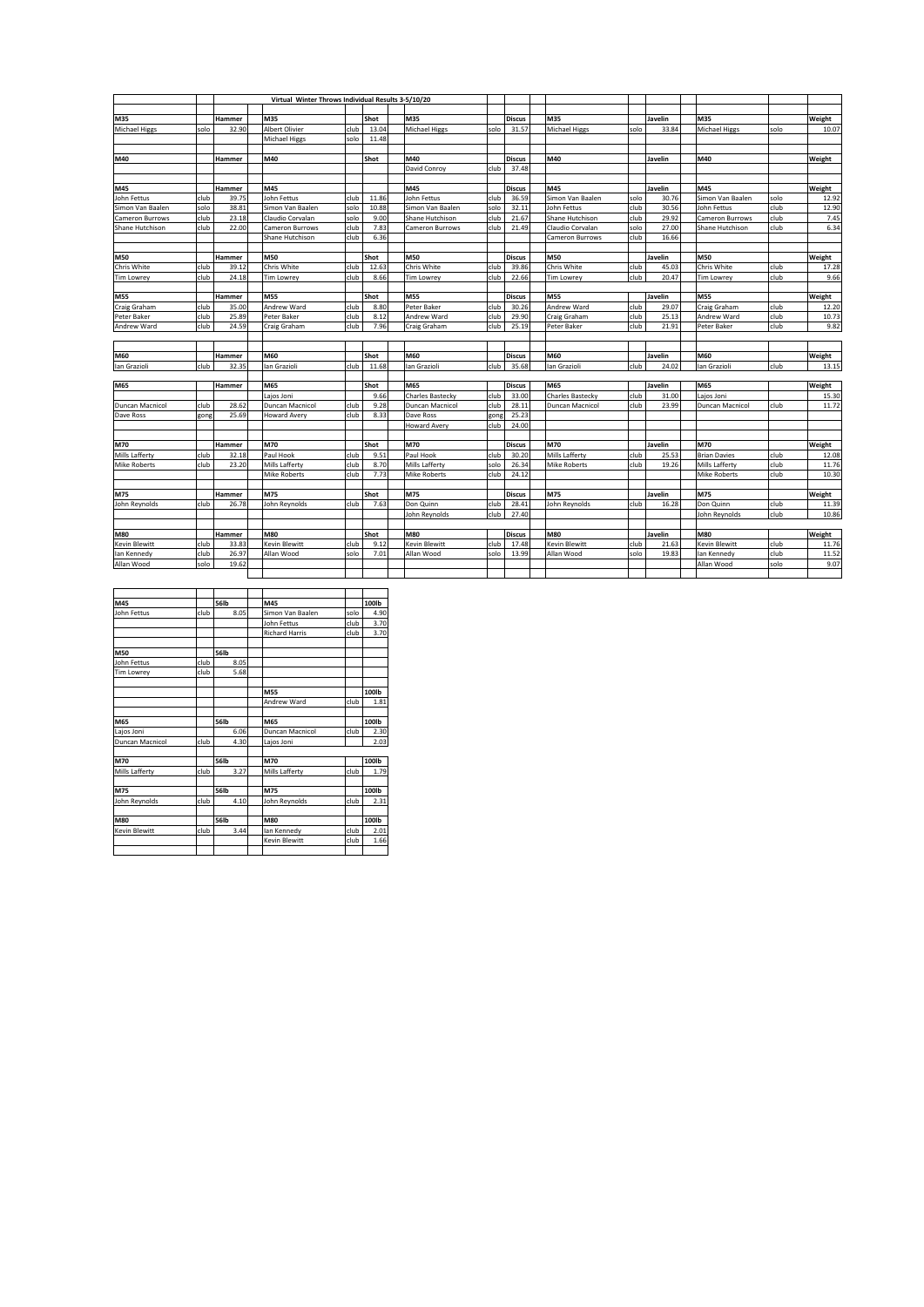## **THROWS PENTATHLON 3-5/10/2020 Winter throws VIRTUAL**

| <b>W35</b>    |                      |            |      |          |     |            |          |               |     |       |                        |              |
|---------------|----------------------|------------|------|----------|-----|------------|----------|---------------|-----|-------|------------------------|--------------|
| Comp          | <b>Name</b>          | 4kg hammer |      | 4kg shot |     | 1kg discus |          | 600gm javelin |     |       | 9.080kg (20lbs) weight | Total        |
| Club          | <b>Jess Brewster</b> | 20.31      | 327  | 8.05     | 422 | 12.36      | 152      | 11.11         | 138 | 7.51  | 384                    | 1423         |
| <b>W40</b>    |                      |            |      |          |     |            |          |               |     |       |                        |              |
| Comp          | <b>Name</b>          | 4kg hammer |      | 4kg shot |     | 1kg discus |          | 600gm javelin |     |       | 9.080kg (20lbs) weight | <b>Total</b> |
| Club          | Nicole Simmonds      | 21.92      | 403  | 7.45     | 417 | 23.74      | 396      | 15.89         | 256 | 8.20  | 476                    | 1948         |
| <b>W45</b>    |                      |            |      |          |     |            |          |               |     |       |                        |              |
| Comp          | <b>Name</b>          | 4kg hammer |      | 4kg shot |     | 1kg discus |          | 600gm javelin |     |       | 9.080kg (20lbs) weight | <b>Total</b> |
| Solo          | Nicole Johansen      | 34.35      | 792  | 9.02     | 580 | 33.10      | 652      | 30.68         | 634 | 11.35 | 783                    | 3441         |
| Solo          | Michelle McDonaugh   | 15.00      | 260  | 5.60     | 315 | 11.60      | 172      | 9.20          | 133 | 5.80  | 342                    | 1222         |
| Club          | Andrea Penny         | 10.38      | 139  | 4.42     | 226 | 0.00       | $\Omega$ | 9.41          | 137 | 4.95  | 277                    | 779          |
| <b>W50</b>    |                      |            |      |          |     |            |          |               |     |       |                        |              |
| <b>Number</b> | <b>Name</b>          | 3kg hammer |      | 3kg shot |     | 1kg discus |          | 500gm javelin |     |       | 7.26kg (16lbs) weight  | <b>Total</b> |
| Club          | Suzie Gaynor         | 27.15      | 598  | 7.85     | 523 | 16.06      | 297      | 16.98         | 332 | 9.31  | 554                    | 2304         |
| Club          | Jennifer Parker      | 30.06      | 680  | 9.32     | 645 | 27.42      | 577      | 21.51         | 444 | 11.36 | 704                    | 3050         |
| Club          | Leanne Hilton        | 28.20      | 628  | 10.05    | 706 | 28.70      | 609      | 13.85         | 256 | 9.99  | 604                    | 2803         |
| Solo          | Angela Edwards       | 29.62      | 668  | 7.81     | 519 | 19.91      | 390      | 19.88         | 404 | 9.43  | 563                    | 2544         |
| <b>W55</b>    |                      |            |      |          |     |            |          |               |     |       |                        |              |
| <b>Number</b> | <b>Name</b>          | 3kg hammer |      | 3kg shot |     | 1kg discus |          | 500gm javelin |     |       | 7.26kg (16lbs) weight  | <b>Total</b> |
| Club          | Jayne Hardy          | 38.56      | 1020 | 9.02     | 685 | 26.90      | 630      | 24.33         | 576 | 12.37 | 862                    | 3773         |
| Solo          | Debbie Voogd         | 24.71      | 592  | 6.21     | 432 | 16.12      | 336      | 12.73         | 260 | 8.15  | 525                    | 2145         |
| Solo          | <b>Sharon Barr</b>   | 22.36      | 521  | 5.65     | 383 | 17.89      | 383      | 11.20         | 219 | 6.52  | 397                    | 1903         |
| <b>W60</b>    |                      |            |      |          |     |            |          |               |     |       |                        |              |
| <b>Number</b> | <b>Name</b>          | 3kg hammer |      | 3kg shot |     | 1kg discus |          | 500gm javelin |     |       | 5.45kg (12lbs) weight  | <b>Total</b> |
| Solo          | Maria Drury          | 23.00      | 608  | 7.95     | 657 | 18.56      | 455      | 17.10         | 431 | 10.36 | 649                    | 2800         |
| Club          | Alex Lloyd           | 27.85      | 772  | 7.66     | 628 | 20.94      | 527      | 22.03         | 581 | 12.58 | 816                    | 3324         |
| Club          | Narelle Messerle     | 24.97      | 675  | 8.58     | 720 | 23.31      | 600      | 16.52         | 413 | 10.43 | 654                    | 3062         |
| Club          | <b>Beth Morrison</b> | 17.23      | 417  | 6.56     | 520 | 18.80      | 463      | 12.49         | 291 | 8.62  | 519                    | 2210         |
| Club          | <b>Therese Carr</b>  | 16.22      | 384  | 5.67     | 433 | 17.91      | 436      | 6.31          | 109 | 7.39  | 429                    | 1791         |
| <b>W65</b>    |                      |            |      |          |     |            |          |               |     |       |                        |              |
| <b>Number</b> | <b>Name</b>          | 3kg hammer |      | 3kg shot |     | 1kg discus |          | 500gm javelin |     |       | 5.45kg (12lbs) weight  | <b>Total</b> |
| Club          | Lyn Guelfi           | 19.45      | 561  | 6.06     | 533 | 15.65      | 426      | 13.49         | 373 | 6.10  | 377                    | 2270         |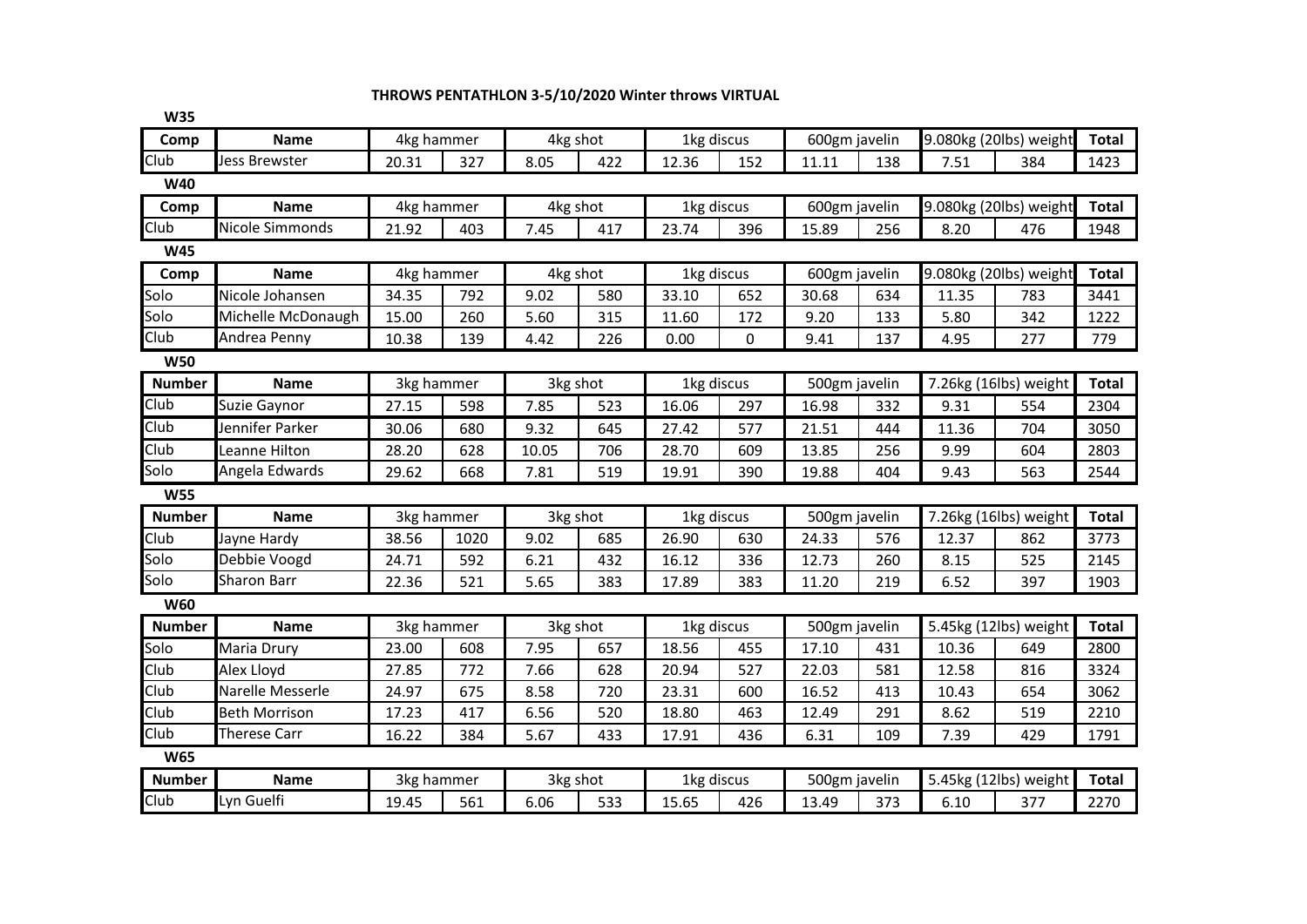| <b>W70</b>    |                     |            |     |          |     |             |     |               |     |                     |                       |              |
|---------------|---------------------|------------|-----|----------|-----|-------------|-----|---------------|-----|---------------------|-----------------------|--------------|
| <b>Number</b> | <b>Name</b>         | 3kg hammer |     | 3kg shot |     | 1kg discus  |     | 500gm javelin |     |                     | 5.45kg (12lbs) weight | <b>Total</b> |
| Club          | Veronica Williams   | 12.30      | 355 | 3.87     | 347 | 10.92       | 322 | 6.79          | 183 | 4.63                | 299                   | 1506         |
| <b>W75</b>    |                     |            |     |          |     |             |     |               |     |                     |                       |              |
| <b>Number</b> | <b>Name</b>         | 2kg hammer |     | 2kg shot |     | 750g discus |     | 400gm javelin |     | 4kg (8.8lbs) weight | <b>Total</b>          |              |
| Club          | Jeanette Williamson | 27.77      | 989 | 7.71     | 802 | 19.87       | 709 | 15.74         | 588 | 10.90               | 814                   | 3902         |
| <b>W80</b>    |                     |            |     |          |     |             |     |               |     |                     |                       |              |
| <b>Number</b> | <b>Name</b>         | 2kg hammer |     | 2kg shot |     | 750g discus |     | 400gm javelin |     |                     | 4kg (8.8lbs) weight   | <b>Total</b> |
| Club          | Nola Brockie        | 14.04      | 501 | 4.12     | 434 | 10.38       | 391 | 8.61          | 351 | 5.32                | 384                   | 2061         |
| Club          | Nola de Chazal      | 10.55      | 339 | 3.20     | 311 | 7.76        | 270 | 4.44          | 143 | 4.86                | 341                   | 1404         |
| Club          | Maggie Roberts      | 12.75      | 441 | 5.16     | 575 | 10.84       | 412 | 8.42          | 342 | 5.09                | 363                   | 2133         |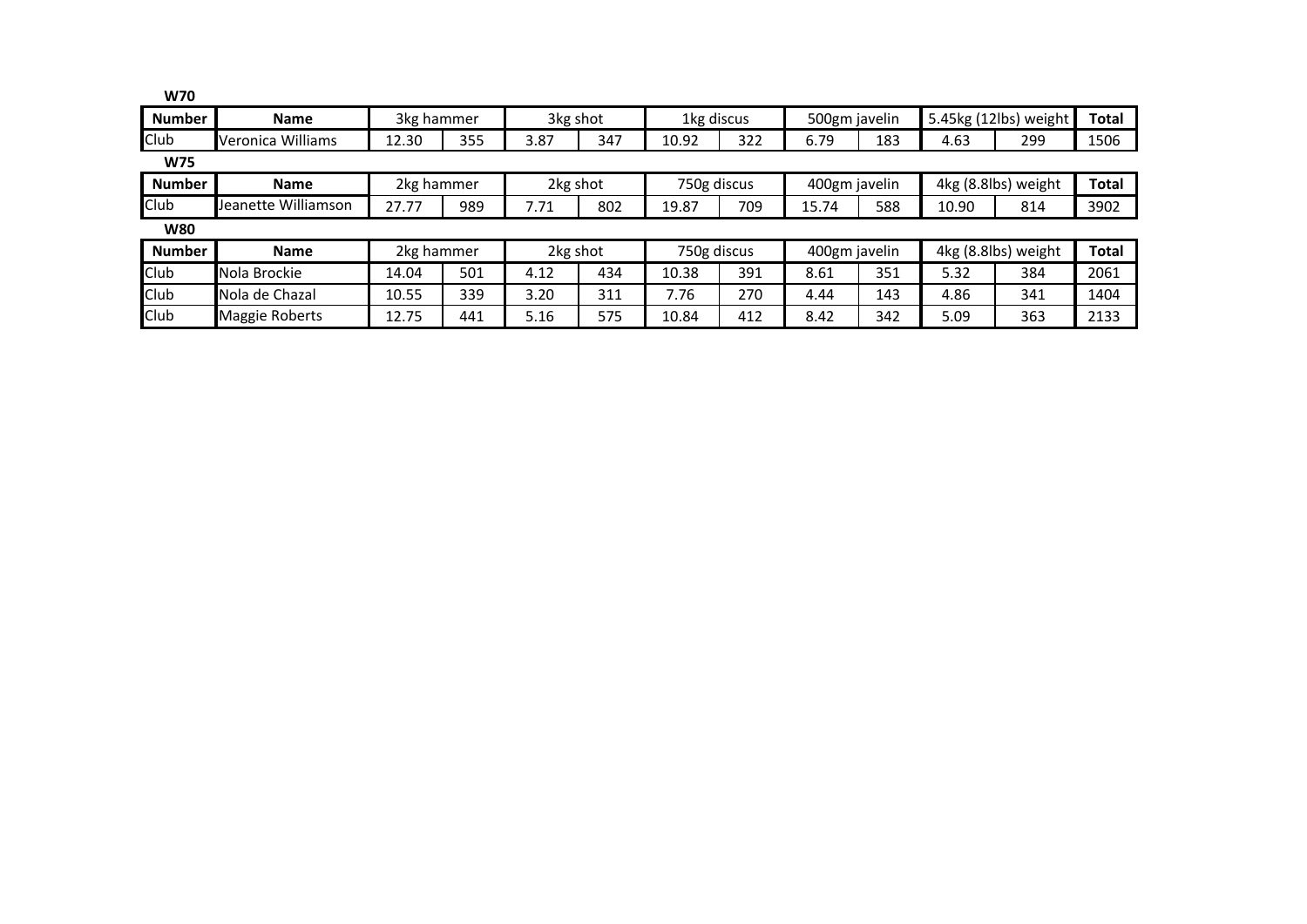## **THROWS PENTATHLON 3-5/10/2020 Winter throws VIRTUAL**

| IVI35      |                      |       |               |       |             |       |              |       |               |       |                        |              |  |
|------------|----------------------|-------|---------------|-------|-------------|-------|--------------|-------|---------------|-------|------------------------|--------------|--|
| Comp       | <b>Name</b>          |       | 7.26kg hammer |       | 7.26kg shot |       | 2kg discus   |       | 800gm javelin |       | 15.88kg (35lbs) weight | <b>Total</b> |  |
| Solo       | <b>Michael Higgs</b> | 32.90 | 413           | 11.48 | 600         | 29.48 | 462          | 32.57 | 341           | 10.07 | 467                    | 2283         |  |
|            |                      |       | $\Omega$      |       | 0           |       | 0            |       | 0             |       | 0                      | $\Omega$     |  |
| M45        |                      |       |               |       |             |       |              |       |               |       |                        |              |  |
| Comp       | <b>Name</b>          |       | 7.26kg hammer |       | 7.26kg shot |       | 2kg discus   |       | 800gm javelin |       | 15.88kg (35lbs) weight | <b>Total</b> |  |
| Club       | Cameron Burrows      | 23.18 | 330           | 7.83  | 450         | 21.49 | 384          | 16.66 | 155           | 7.45  | 380                    | 1699         |  |
| Club       | John Fettus          | 39.75 | 664           | 11.86 | 744         | 36.59 | 748          | 30.56 | 382           | 12.33 | 702                    | 3240         |  |
| Club       | Shane Hutchison      | 21.34 | 294           | 6.14  | 330         | 22.11 | 399          | 29.62 | 366           | 6.74  | 334                    | 1723         |  |
| Solo       | Simon Van Baalen     | 38.75 | 644           | 11.06 | 685         | 31.15 | 615          | 31.38 | 395           | 12.96 | 744                    | 3083         |  |
| M50        |                      |       |               |       |             |       |              |       |               |       |                        |              |  |
| Comp       | <b>Name</b>          |       | 6kg hammer    |       | 6kg shot    |       | 1.5kg discus |       | 700gm javelin |       | 11.34kg (25lbs) weigh  | <b>Total</b> |  |
| Club       | Chris White          | 40.10 | 636           | 12.31 | 754         | 37.52 | 631          | 45.22 | 671           | 17.23 | 912                    | 3604         |  |
| Club       | <b>Tim Lowrey</b>    | 24.18 | 329           | 8.66  | 495         | 22.66 | 332          | 20.47 | 231           | 9.66  | 459                    | 1846         |  |
| M55        |                      |       |               |       |             |       |              |       |               |       |                        |              |  |
| Comp       | <b>Name</b>          |       | 6kg hammer    |       | 6kg shot    |       | 1.5kg discus |       | 700gm javelin |       | 11.34kg (25lbs) weight |              |  |
| Club       | Peter Baker          | 24.72 | 391           | 8.16  | 508         | 28.59 | 499          | 21.19 | 276           | 9.28  | 475                    | 2149         |  |
| Club       | <b>Andrew Ward</b>   | 24.69 | 390           | 8.80  | 557         | 29.90 | 528          | 29.07 | 426           | 10.73 | 567                    | 2468         |  |
| Solo       | Craig Graham         | 34.65 | 603           | 8.15  | 507         | 23.17 | 381          | 25.37 | 355           | 12.28 | 666                    | 2512         |  |
| M60        |                      |       |               |       |             |       |              |       |               |       |                        |              |  |
| Comp       | <b>Name</b>          |       | 5kg hammer    |       | 5kg shot    |       | 1kg discus   |       | 600gm javelin |       | 9.08kg (20lbs) weight  | <b>Total</b> |  |
| Club       | lan Grazioli         | 32.35 | 550           | 11.68 | 764         | 35.68 | 622          | 24.02 | 355           | 13.15 | 661                    | 2952         |  |
| M70        |                      |       |               |       |             |       |              |       |               |       |                        |              |  |
| Comp       | Name                 |       | 4kg hammer    |       | 4kg shot    |       | 1kg discus   |       | 500gm javelin |       | 7.26kg (16lbs) weight  | <b>Total</b> |  |
| Club       | <b>Mike Roberts</b>  | 23.20 | 410           | 7.73  | 479         | 24.12 | 481          | 19.26 | 332           | 10.30 | 550                    | 2252         |  |
| Solo       | Mills Lafferty       | 31.43 | 605           | 8.91  | 571         | 26.34 | 537          | 23.82 | 442           | 11.76 | 644                    | 2799         |  |
| M75        |                      |       |               |       |             |       |              |       |               |       |                        |              |  |
| Comp       | <b>Name</b>          |       | 4kg hammer    |       | 4kg shot    |       | 1kg discus   |       | 500gm javelin |       | 7.26kg (16lbs) weight  | <b>Total</b> |  |
| Club       | John Reynolds        | 26.78 | 580           | 7.63  | 526         | 27.40 | 650          | 16.28 | 311           | 10.86 | 640                    | 2707         |  |
| <b>M80</b> |                      |       |               |       |             |       |              |       |               |       |                        |              |  |
| Comp       | <b>Name</b>          |       | 3kg hammer    |       | 3kg shot    |       | 1kg discus   |       | 400gm javelin |       | 5.48kg (12lbs) weight  | <b>Total</b> |  |
| Solo       | Alan Wood            | 19.62 | 457           | 7.01  | 519         | 13.99 | 329          | 19.83 | 465           | 9.07  | 555                    | 2325         |  |
| Club       | Kevin Blewitt        | 33.83 | 895           | 9.12  | 712         | 21.63 | 575          | 17.48 | 393           | 11.76 | 754                    | 3329         |  |
|            |                      |       |               |       |             |       |              |       |               |       |                        |              |  |

**M35**